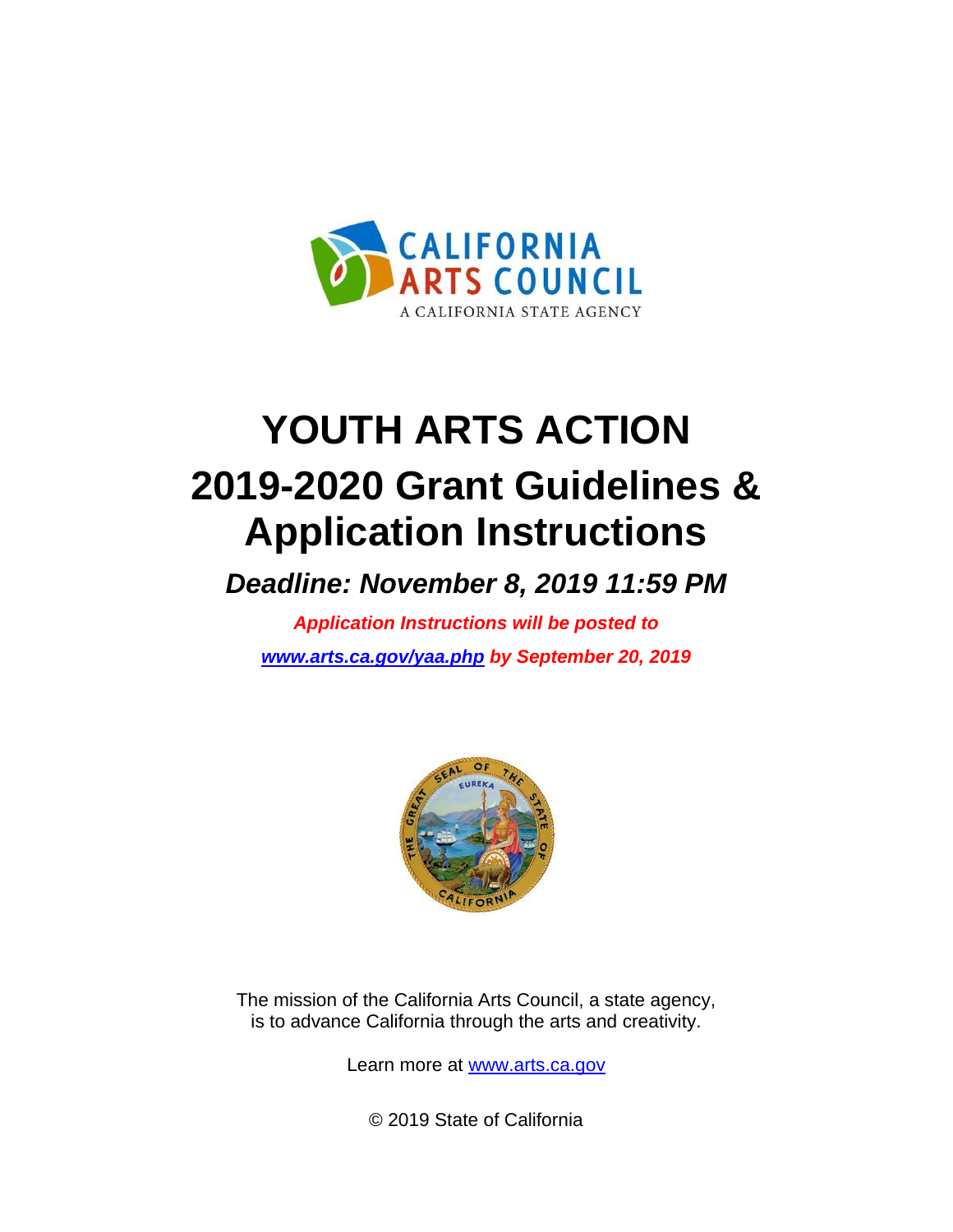### **California Arts Council**



**Governor of California** Gavin Newsom

#### **Arts Council Members**

Nashormeh Lindo, Chair Larry Baza, Vice Chair

Juan Devis Jodie Evans Kathleen Gallegos Jaime Galli Stanlee Gatti Donn K. Harris Louise McGuinness

#### **Executive Director**

Anne Bown-Crawford

#### **Deputy Director**

Ayanna Lalia Kiburi, MPH

### **Interim Programs Officer** Jason Jong

**Address** 1300 I Street, Suite 930 Sacramento, CA 95814

(916) 322-6555 Toll Free: (800) 201-6201 FAX: (916) 322-6575 CA Relay Service: 711 Large print is available upon request.

#### [www.arts.ca.gov](http://www.arts.ca.gov/)

#### **Office Hours** 8:00 AM - 5:00 PM Monday through Friday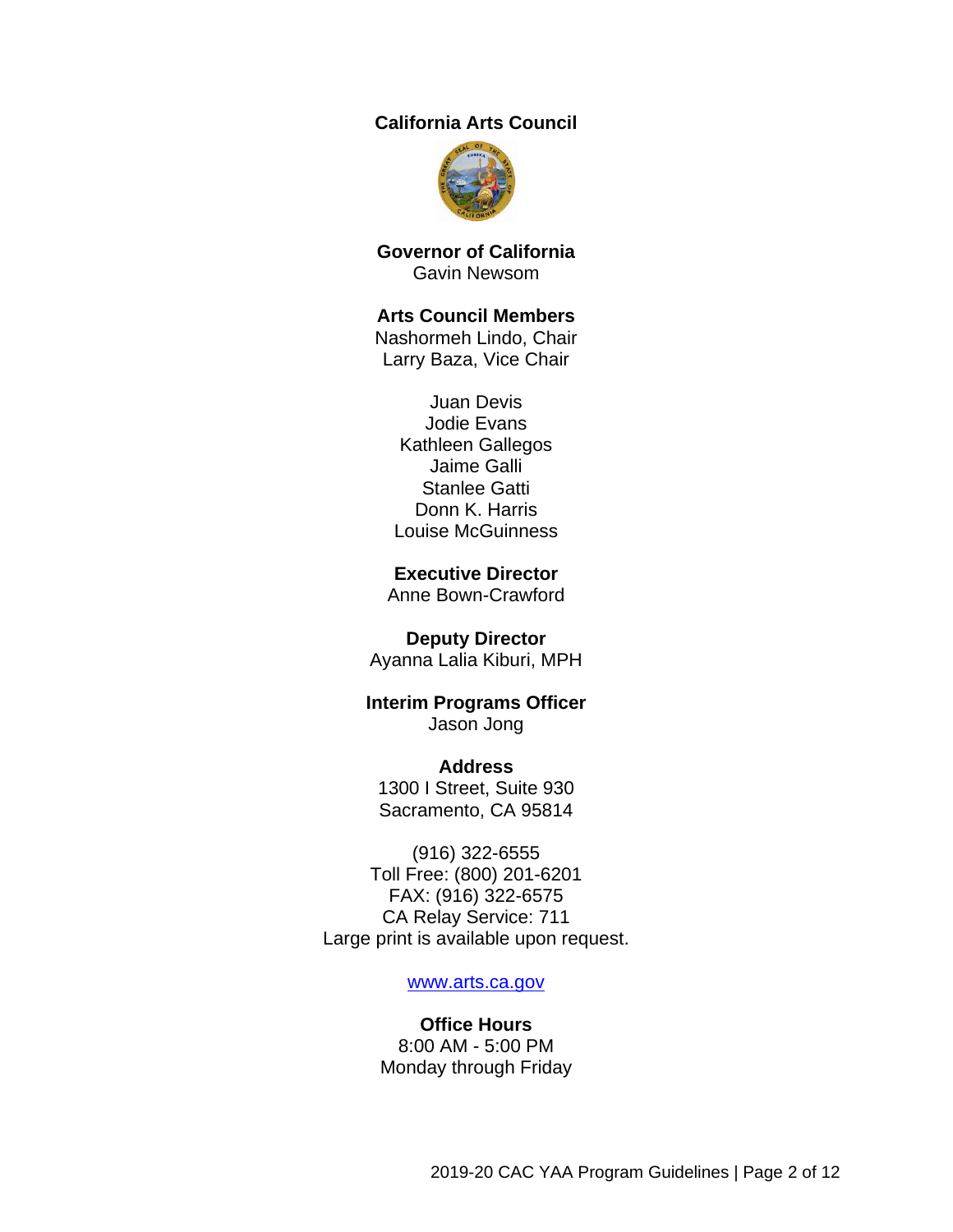**Purpose:** The California Arts Council (CAC), a state agency, was established in January 1976 to encourage artistic awareness, participation, and expression; to help independent local groups develop their own arts programs; to promote employment of artists and those skilled in crafts in the public and private sector; and to enlist the aid of all state agencies in the task of ensuring the fullest expression of our artistic potential.

**The Council:** The appointed Council of the CAC consists of 11 members who serve staggered terms. The Governor appoints nine members, the assembly Speaker appoints one member, and the Senate President pro Tempore appoints one member. Council members serve without salary, elect their own officers, and meet throughout the state to encourage public attendance. This body sets policy and has final approval of CAC grants.

**Mission:** Advancing California through the arts and creativity.

**Vision:** The CAC envisions a California where the lives of all Californians are enriched by access to and participation in a diverse spectrum of arts and cultural experiences and the arts ecosystem reflects contributions from all of California's diverse populations.

**Funding:** The CAC is a state agency, funded from the state's annual budget process and proceeds from the California Arts License Plate and the Keep Arts in Schools tax return voluntary contribution fund, supplemented by funds from the National Endowment for the Arts. Its grants are usually matched by foundations, individuals, earned income, government agencies, or other organizations.

**Information Access:** Due to the Public Records and Open Meeting Acts, applications and their attachments are not confidential and may be requested by the media and/or public. Meeting dates and locations are posted at [www.arts.ca.gov.](http://www.arts.ca.gov/) Observers may attend but may not participate in, or in any way interfere with, Council meetings. Each meeting provides a designated time for public comment, although comments may be time-limited.

**Grant Process:** Applications are evaluated by panels of experts, recognized in their respective fields, who rank applications according to program criteria. The CAC staff provides information but not recommendations to the panel. The Council reviews panel recommendations before making final funding decisions. CAC staff is responsible for grant contract administration after Council approval. In dire or unexpected circumstances, CAC reserves the right to make exceptions to any policy or procedure on a case-by-case basis.

<span id="page-2-0"></span>**Requirements:** The CAC is mandated both by federal and state regulations to fund only organizations that have proof of nonprofit status under sec. 501(c)(3) of the Internal Revenue Code (Fiscal Receivers are eligible in some programs), or under sec. 23701d of the California Revenue and Taxations Code, or entities that are a unit of government; and that comply with the Civil Rights Acts of 1964, as amended; sec. 504 of the Rehabilitation Act of 1973, as amended; the Age Discrimination Act of 1975; the Drug-Free Workplace Act of 1988; California Government Code secs. 11135-11139.5 (barring discrimination); the Fair Labor Standards Act, as defined by the Secretary of Labor in part 505 of title 29 of the Code of Federal Regulation; the Americans With Disabilities Act of 1990 ("ADA"); the Fair Employment and Housing Act; and the Personal Responsibility and Work Opportunity Reconciliation Act of 1996.

**Ownership, Copyrights, Royalties, Credit:** The CAC does not claim ownership, copyrights, royalties, or other claim to artwork produced as a result of a CAC grant. However, the CAC reserves the right to reproduce and use such material for official, noncommercial purpose, including but not limited to use on the CAC website, social media and print materials. In addition, the CAC requires documentation of grants activity, and appropriate credit for CAC partial support.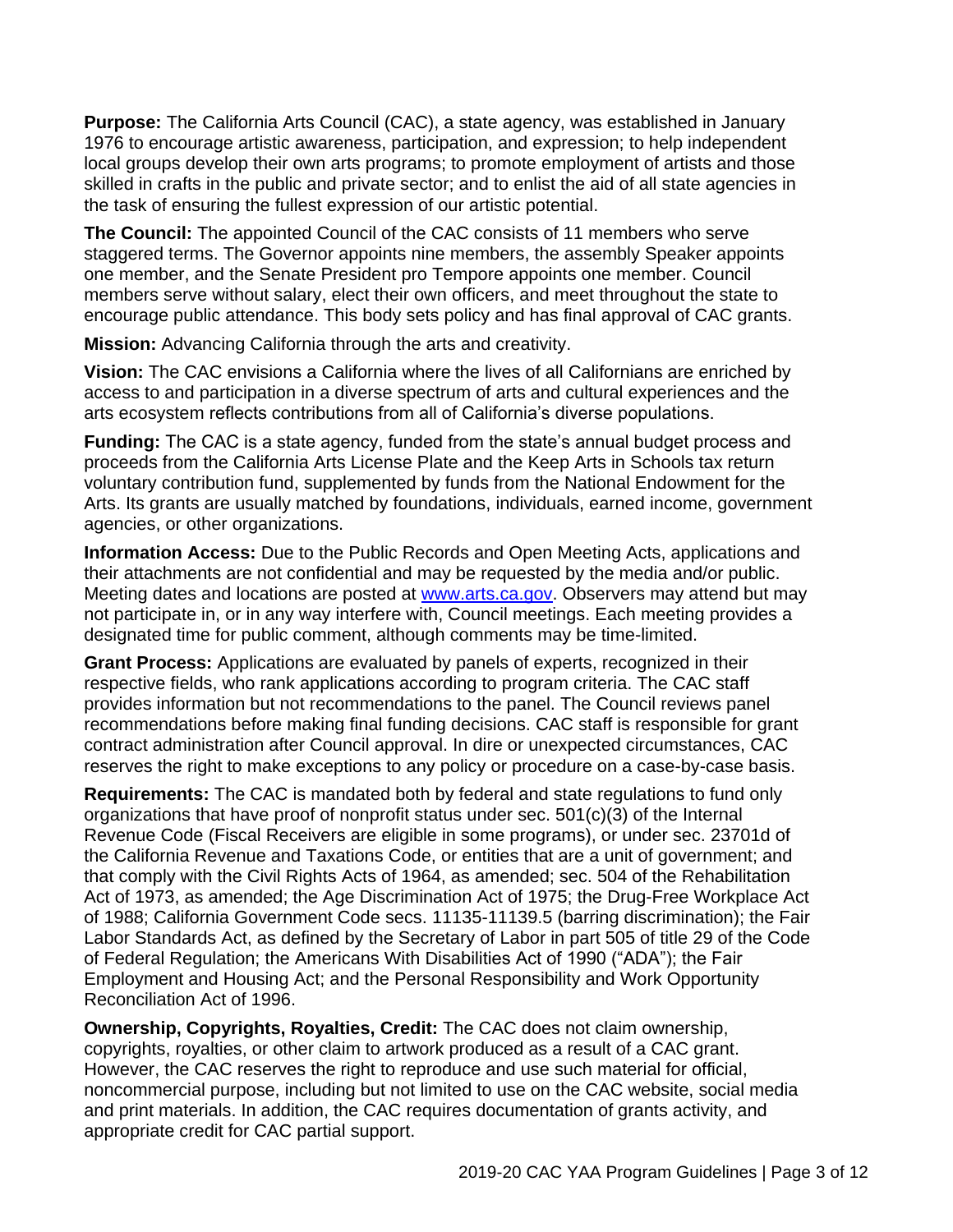

# **YOUTH ARTS ACTION 2019-20 GRANT GUIDELINES DEADLINE: November 8, 2019 11:59 PM**

**Apply at** [calartscouncil.smartsimple.com](https://calartscouncil.smartsimple.com/s_Login.jsp)

**Up to \$20,000 Grant Activity Period: July 1, 2020 – June 30, 2021**

# **Background and Purpose**

The **Youth Arts Action** program is rooted in the CAC's belief that arts learning is an essential tool for healthy human development and that it should be available to all young people throughout California. The CAC envisions that all of California's young people are provided with meaningful, culturally responsive arts-learning experiences, so that they can reach their full potential.

Continuing in its second year, beneficiaries of Youth Arts Action projects include youth from infancy to 24 years of age. All projects occur outside of traditional school hours, taking place in arts venues, community centers, school sites, and other youth-oriented settings.

- Children ages 0-5 and school-age youth are a priority for this program, with successful projects demonstrating the ability to cultivate positive social and emotional development, as well as promote artistic expression and creativity.
- Support for transitional individuals, ages 18 to 24, are an additional priority, with successful projects demonstrating the capacity to engage with transitional youth in relevant, dynamic, and innovative ways.

Examples of applicable projects include but are not limited to: arts projects in early learning, daycare or foster care environments; projects that support the transmission of traditional arts and cultural practices; youth leadership and mentorship opportunities in arts settings; and arts programming that supports workforce development and entrepreneurship.

### **Program Goals**

Projects should address one or more of the following Youth Arts Action program goals:

- Provide social-emotional creative experiences in safe and nurturing environments.
- Foster creative abilities of youth through culturally and linguistically responsive arts learning.
- Support arts programs that seek to activate youth voices, narratives, and perspectives.
- Utilize cultural assets of the local community to support positive self-identification and respect for diverse cultures.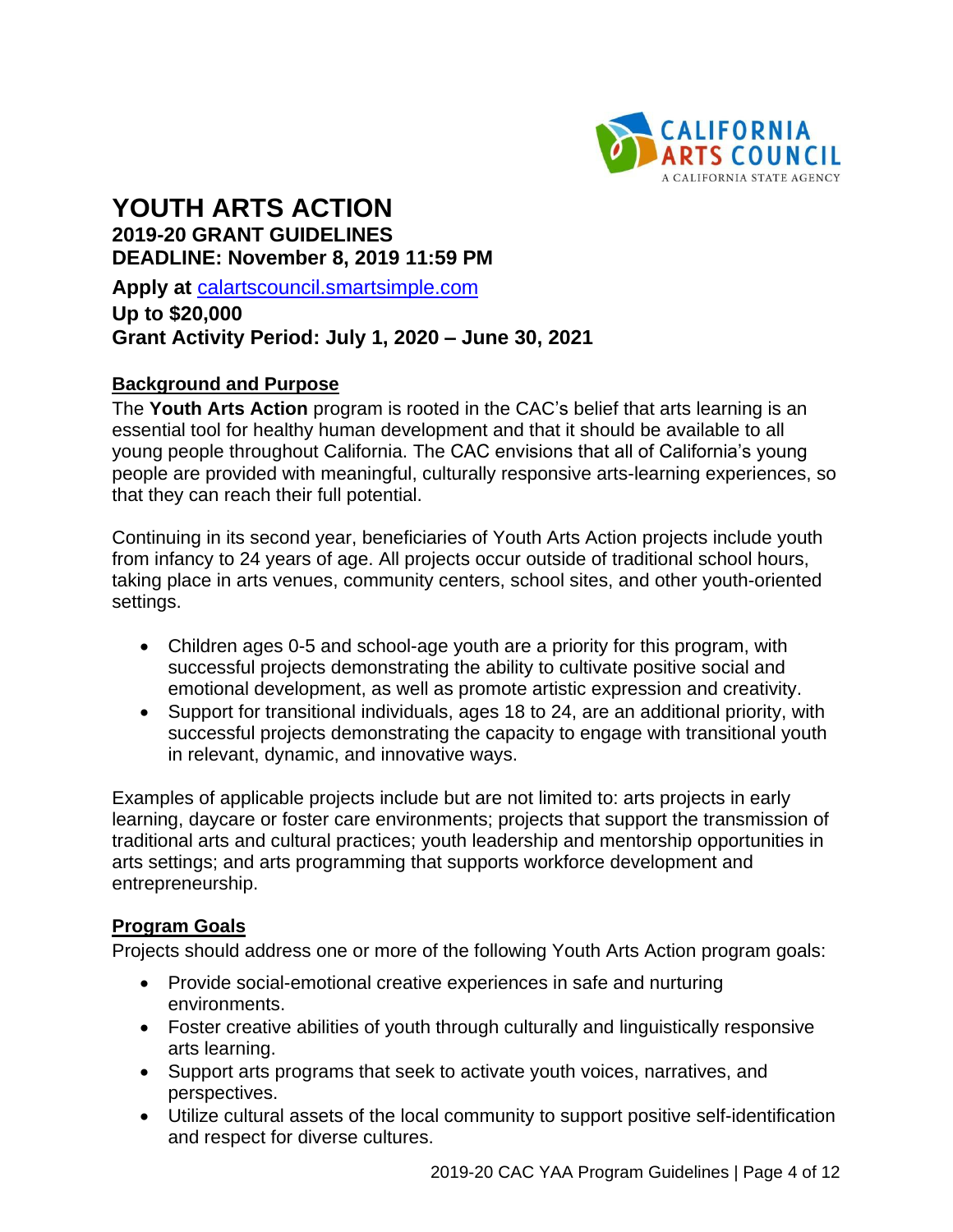- Empower youth through the preservation, revitalization, and/or reclamation of cultural practices.
- Cultivate the development of transferable life skills such as critical thinking, problem solving, leadership, and collaboration.

# **Project Requirements**

- The applicant must develop and complete a project addressing the program's purpose by June 30, 2021.
- All activities to be funded by the CAC must occur within the Grant Activity Period (see [Timeline\)](#page-9-0).
- The project design must provide for safe, healthy, and appropriate learning environments for youth.
- The project design must include hands-on learning in specific art forms to develop creativity, skills, and knowledge in at least one artistic and/or cultural discipline, including but not limited to:
	- o Dance contemporary, hip-hop, ballet, jazz, tap, house, movement traditions and forms of all cultures
	- o Literary Arts poetry, zine-making, spoken word
	- o Media Arts animation, video, digital photography, film, podcasts, other forms of new media
	- o Music traditional/culturally specific, folk, jazz, hip-hop, punk, classical
	- o Theatre devised, original works, playwriting, productions
	- o Traditional and Folk Arts basketry, embroidery, weaving, woodcarving
	- o Visual Arts murals, exhibitions, 3D, photography, sculpture, clay works, curatorial training
	- If projects are tuition-based, the applicant must include a robust equity and accessibility plan that includes full scholarships and reduced fees.
	- The project should offer enough contact time to foster learning.
	- The project must include sustained activities over a period determined by the needs of the artists, youth and the parameters of the project. This could mean intensive daily interaction over the course of one to two weeks, weekly interaction over months, or a year.
	- Artists(s) to be compensated and supported by this grant must show relevant experience of at least two years, be based in California, and may not be engaged in the project as full-time students in a degree program.
	- Rates of compensation for individual artists and/or arts workers to be supported by this grant must be appropriate to experience and comparable to fees for other local skilled workers.
	- If proposing therapeutic outcomes, applicants must establish the qualifications of service providers, how strategies are appropriate to the clinical and/or community arts setting, and how support is culturally responsive to participants.
	- Project design and implementation must reflect a commitment to include and represent the communities to be served.
	- All CAC-funded programs, services, information, and facilities where funded activities take place must be accessible for individuals with disabilities,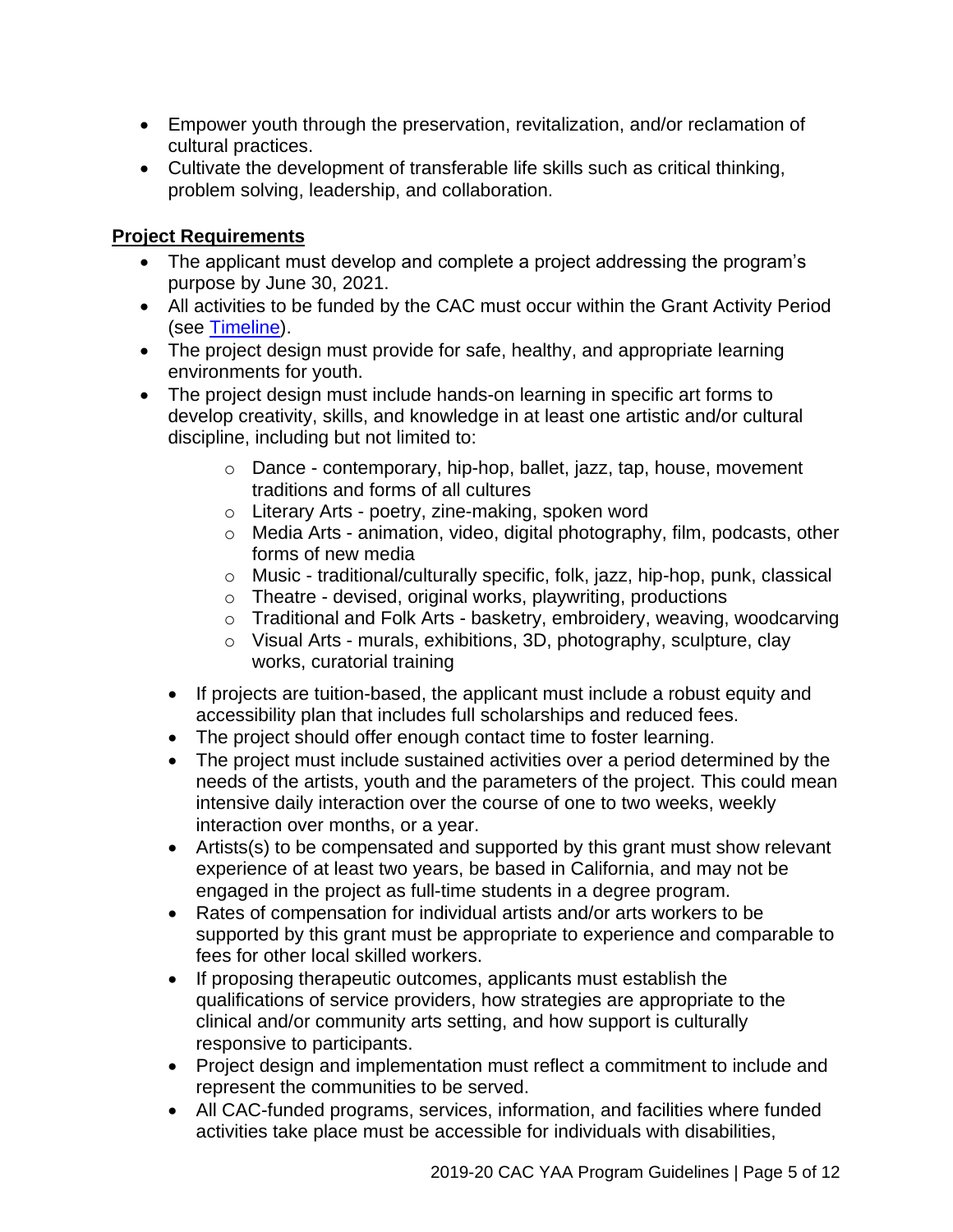including but not limited to individuals who are deaf, hard of hearing, deafblind, have difficulty speaking, have a physical disability, visual disability, developmental disability, learning disability, mental illness or chronic illness. Please see [Page 3: Requirements](#page-2-0) for more information.

# **Eligible Request Amounts**

- Applicant organizations can request up to \$20,000.
- The total request for funding in this grant program cannot exceed 50% of an organization's total operating revenue from the most recently completed fiscal year, as provided on the Budget Snapshot at the time of application.

# **Eligibility**

- Applicant organizations must be one of the following:
	- $\circ$  California-based nonprofit arts organization, arts-based unit of municipal or county government, or tribal government.
	- $\circ$  California-based nonprofit social service organizations with regular, ongoing arts programs and/or services may be eligible to apply if they meet all eligibility requirements. These may include libraries, housing agencies, senior/teen/cultural community centers, foster care facilities, or hospitals.

If you have questions regarding the eligibility of your organization or the nature of your proposed partnerships, contact the designated staff (see [Staff Assistance\)](#page-10-0).

- All applicants must have a minimum two-year history of consistent engagement in arts programming and/or services prior to the application deadline.
- All applicant organizations must have a principal place of business in California.
- Applicant organizations must demonstrate proof of nonprofit status under section 501(c)(3) of the Internal Revenue Code, or section 23701d of the California Revenue and Taxation Code, or must be a unit of government, including California Native American or Indigenous tribal governments.
	- o **Fiscal Sponsors:** An applicant without nonprofit status may use a California-based Fiscal Sponsor with a federal 501(c)(3) designation to conduct work on a not-for-profit project. The Fiscal Sponsor will provide the fiscal and administrative services needed to complete the grant. **If a grant is awarded, the Fiscal Sponsor becomes the legal contractor.** The Fiscal Sponsor must also demonstrate consistent arts services or programming in California for a minimum of two years prior to the application deadline. See additional information on the use of [CAC Fiscal](http://arts.ca.gov/programs/program_files/shared_files/CAC%20Fiscal%20Sponsor%20Information.pdf)  [Sponsors.](http://arts.ca.gov/programs/program_files/shared_files/CAC%20Fiscal%20Sponsor%20Information.pdf)
	- $\circ$  Applicants using Fiscal Sponsors must submit all required materials for the Fiscal Sponsor at the time of application.
- All applicants must submit all required application materials and information at the time of submission. Incomplete applications are ineligible and will not be reviewed by the panel. Please see Application Instructions for all required materials and information.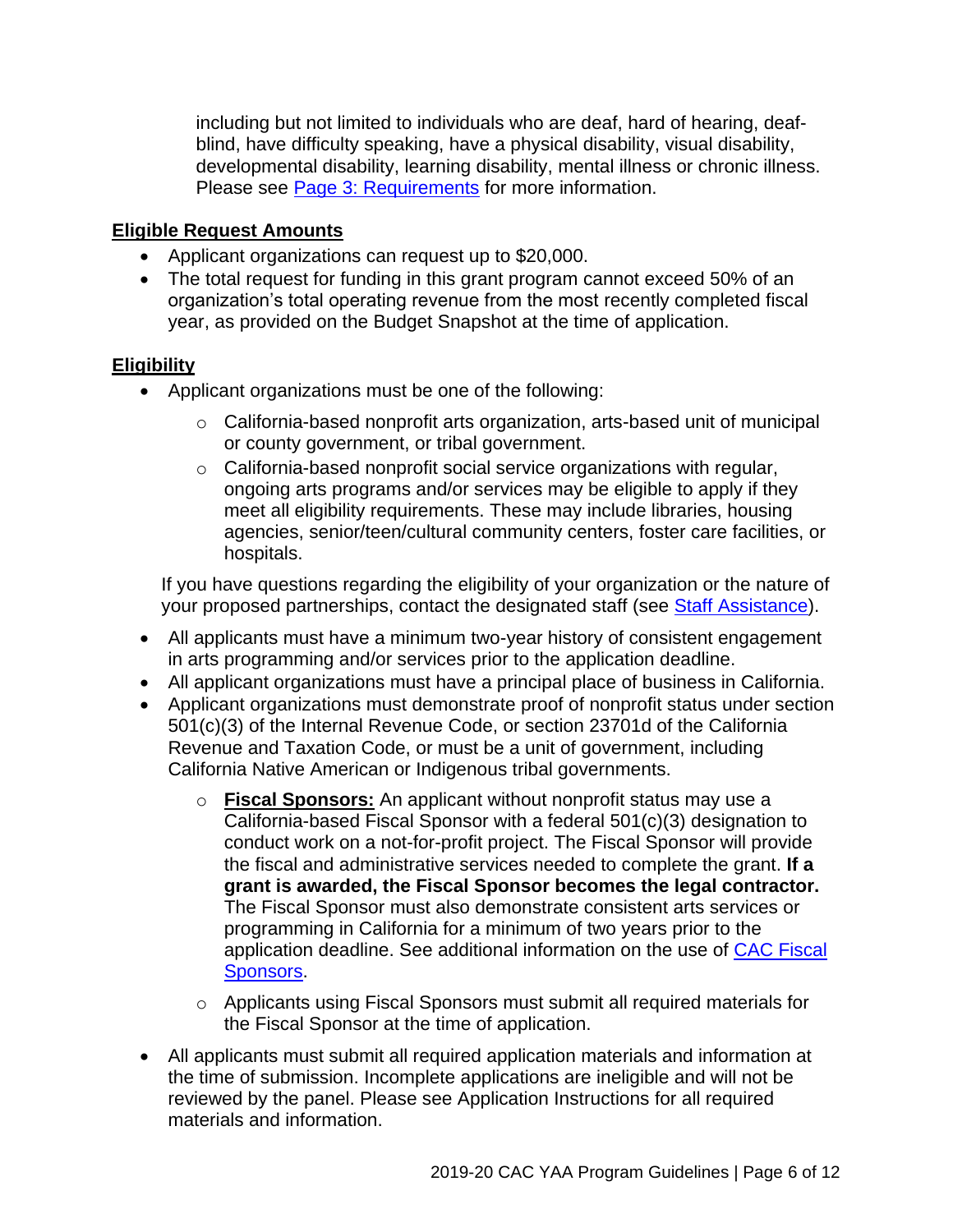$\circ$  The submission of an SMU DataArts Funder Report is not required for this program. However, applicants must provide a minimum of two and up to three years of basic financial information via the Budget Snapshot within the application.

## **California Secretary of State Certificate of Status**

Nonprofit organizations must have "active status" with the California Secretary of State (SOS) showing evidence of "good standing" at the time of application.

You can verify your organization's status by conducting a search using the SOS online [Business Search](https://businesssearch.sos.ca.gov/) tool. An indication of "active" (versus "suspended," "dissolved," "cancelled," etc.) confirms that your nonprofit corporation exists, is authorized to conduct business in the State of California, has met all licensing and corporation requirements, and has not received a suspension from the Franchise Tax Board.

# **Funding Restrictions**

- The **total of all requests for CAC support during the same year of funding** cannot exceed 50% of an organization's total operating revenue from the most recently completed fiscal year, as reported in the Budget Snapshot at the time of application.
- Applicants to this program are not restricted from applying for and receiving additional CAC program grants as long as those funds are used for different projects and purposes. To meet this criterion, applicants must demonstrate that projects:
	- o Serve primarily different groups of people
	- o Take place in different spaces, times, and/or contexts
	- o Achieve fundamentally distinct programmatic outcomes

# **Matching Funds**

All grant recipients must provide a 1:1 match for this grant. If applying for multiple CAC grants in a single fiscal year, distinct matching funds must be identified within each application. State funds cannot be used to meet the match. The status of each source must be specified as either projected, pending, or committed.

### **The matching funds requirement may be met entirely through cash match sources, or by applying the value of in-kind sources for up to 50% of the match.**

**Cash match** sources include corporate or private contributions; municipal, county, or federal government funding; or earned income, while **in-kind match** refers to goods or services rather than currency, and for which monetary value can be determined. The use of in-kind contributions to meet the CAC matching funds requirement acknowledges that some organizations may not have the financial capability to provide a 1:1 cash match but can demonstrate the capacity to carry out the activities in the grant application through other sources.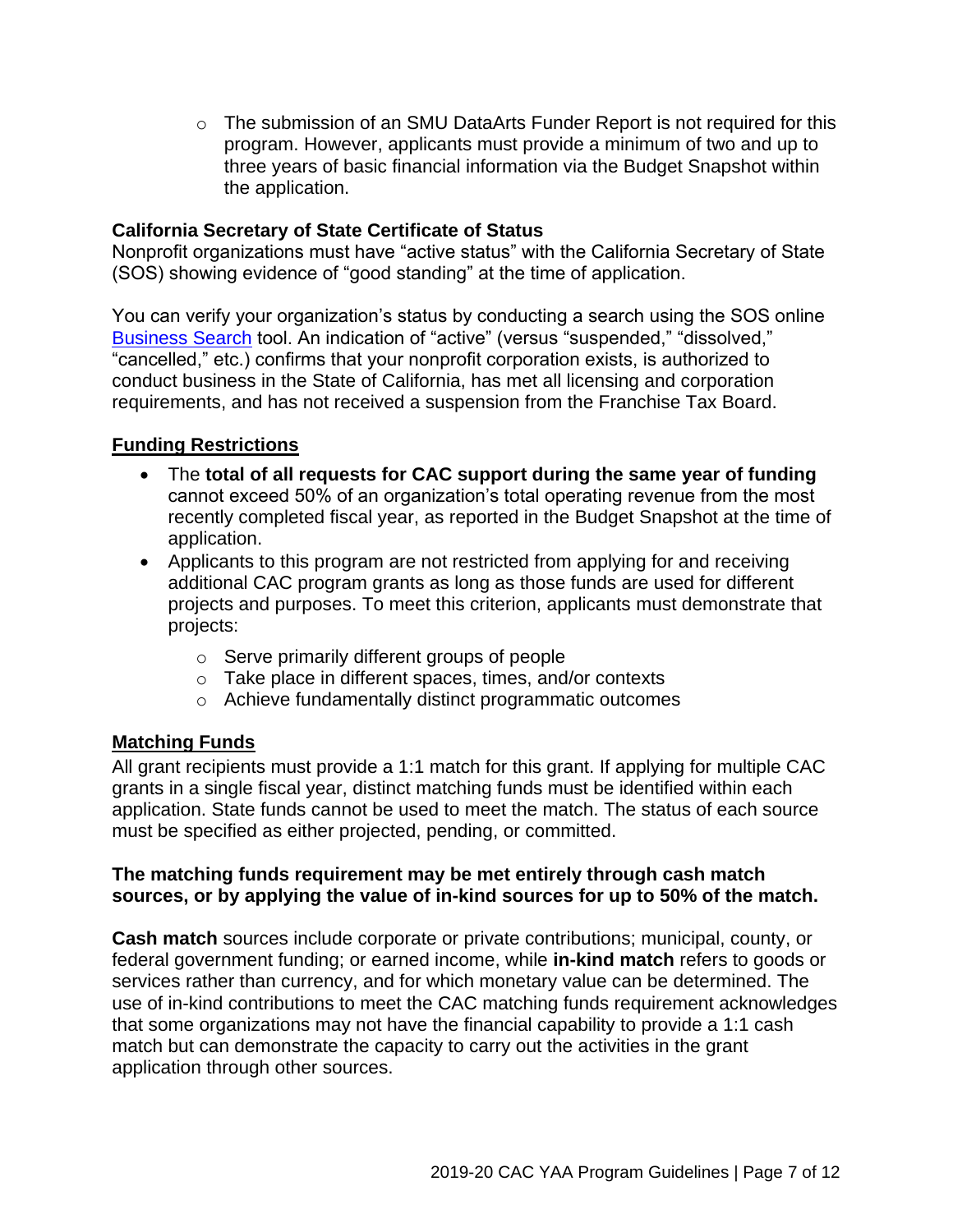If utilizing the value of in-kind support to meet the match, keep in the mind the following:

- **In-kind contributions may only be provided by third parties.**
- A third party is defined as a service provider, partner, or supplier that is independent of the applicant organization and the CAC, and is not compensated through grant funds.
- In-kind contributions may be in the form of space; pro bono consultancy, training or services; supplies; and other expendable property that are given free of charge to the organizations.
- In-kind contributions by state entities are ineligible.
- In-kind contributions must be reflected as an expense in the grant application budget.

See additional information on [CAC In-kind Contributions.](http://arts.ca.gov/programs/program_files/shared_files/CAC%20In-Kind%20Contribution%20Information.pdf) If you have questions about inkind contribution documentation or eligibility, please contact the designated staff (see [Staff Assistance\)](#page-10-0).

# **What the CAC Does Not Fund**

- As applicants:
	- o Individuals
	- o State agencies
	- o Federal agencies
	- o Non-arts organizations not involved in arts activities
	- o For-profit organizations
- Nonprofit organizations not in "good standing" with California Secretary of State
- Former grantee organizations not in compliance with CAC grant requirements (as stipulated in grant agreement)
- Expenses incurred before the start date or after the ending date of the Grant Activity Period
- Expenses that would supplant other state funding\*
- Operational, administrative, or indirect costs of schools, colleges, or universities, or any activities that are part of the curricular base of these institutions
- Fundraising activities or services such as annual campaigns, fundraising events, or grant writing
- Lobbying activities that are intended to influence the actions, policies, or decisions of government officials or specific legislation
- Programs or services intended for private use, or for use by restricted membership
- Projects with religious purposes
- Trusts, endowment funds, or investments
- Capital outlay, including construction projects or purchase of land and buildings
- Equipment
- Debt repayment
- Hospitality, meals, or food
- Out-of-state travel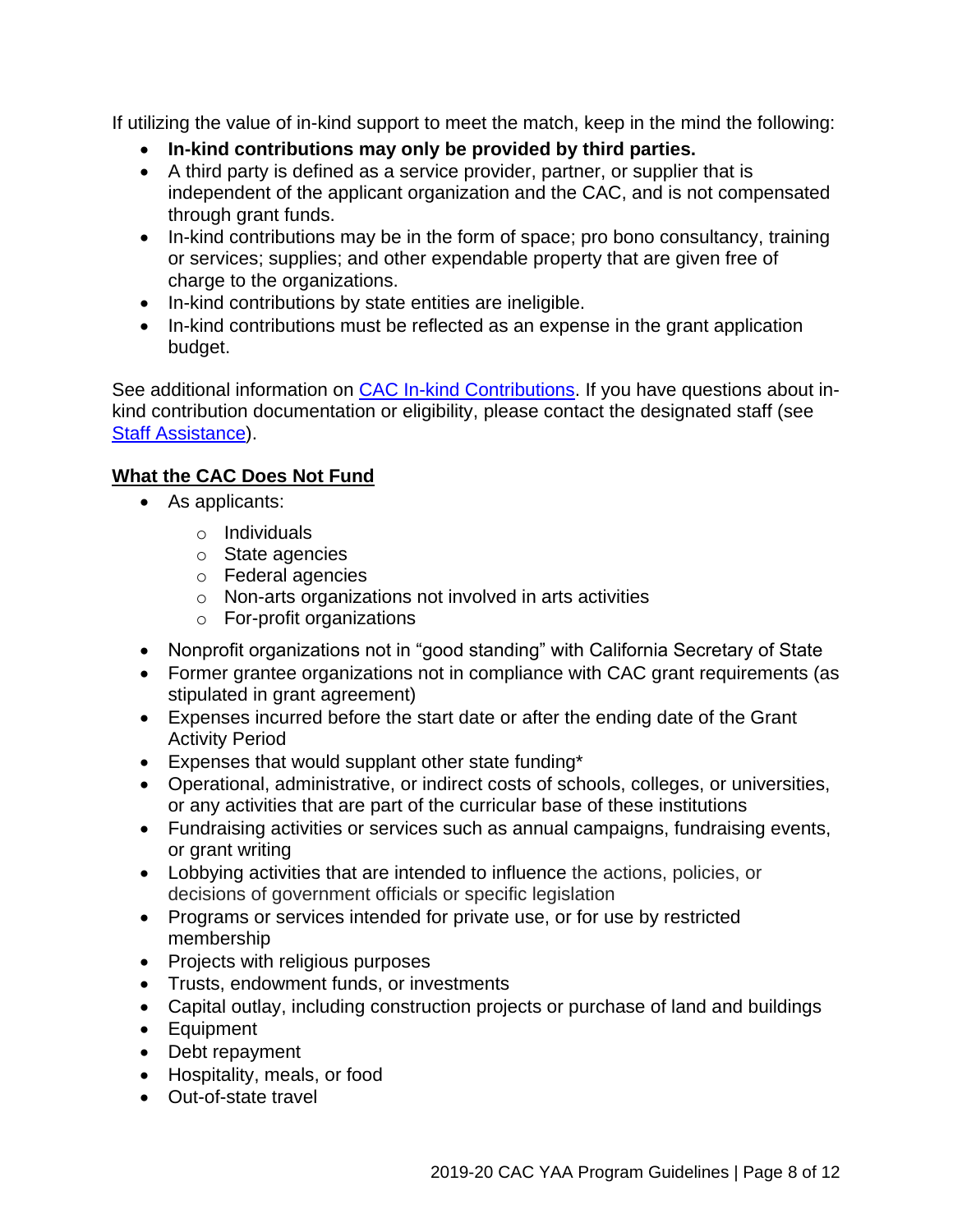\*Neither the award nor the match may be used to supplant other state funding, including salaries of state employees or general operating expenses of school districts, County Offices of Education, or publicly funded schools, colleges, or universities.

# **Application Process**

Applications will be available online through the CAC's online grants management system at [calartscouncil.smartsimple.com.](https://calartscouncil.smartsimple.com/s_Login.jsp) Only applications submitted through the system by the deadline will be accepted. More information can be found on the [Grant](http://arts.ca.gov/programs/app.php)  [Programs](http://arts.ca.gov/programs/app.php) page of the CAC website.

# **Review Criteria**

A review panel will adjudicate applications based on the following criteria:

- **Project Design and Implementation:** Project design indicates realistic timeline, appropriate budget, clear artistic and community-based objectives, and achievable goals. Design includes methods to evaluate and measure success, collect and analyze data, and document activities. Design demonstrates depth of participant involvement and clear plans for community outreach and marketing.
- **Artistic Merit:** California artists are involved at every stage of the project design and execution and demonstrate skills, expertise, and experiences that are central to the goals of the project and program.
- **Community Impact:** Project demonstrates reach and/or depth of engagement in an identified community. Project execution and evaluation involve significant community participation in accordance with the identified project outcomes.
- **Management and Leadership:** Ability of applicant organization to implement proposed project is clearly demonstrated by qualifications of project's team, viability of project budget, and overall fiscal and managerial health of applicant and partnering organizations.
- **Equity and Accessibility:** Proposal reflects fair practices to accessing resources and the inclusion of the communities to be served in the representation, participation and creation of services and programs. Proposal reflects evidence that CAC-funded programs, services, information, and facilities where funded activities are to take place will be accessible for individuals with disabilities, including, but not limited to, individuals who are deaf, hard of hearing, deaf-blind, have difficulty speaking, have a physical disability, visual disability, developmental disability, learning disability, mental illness or chronic illness.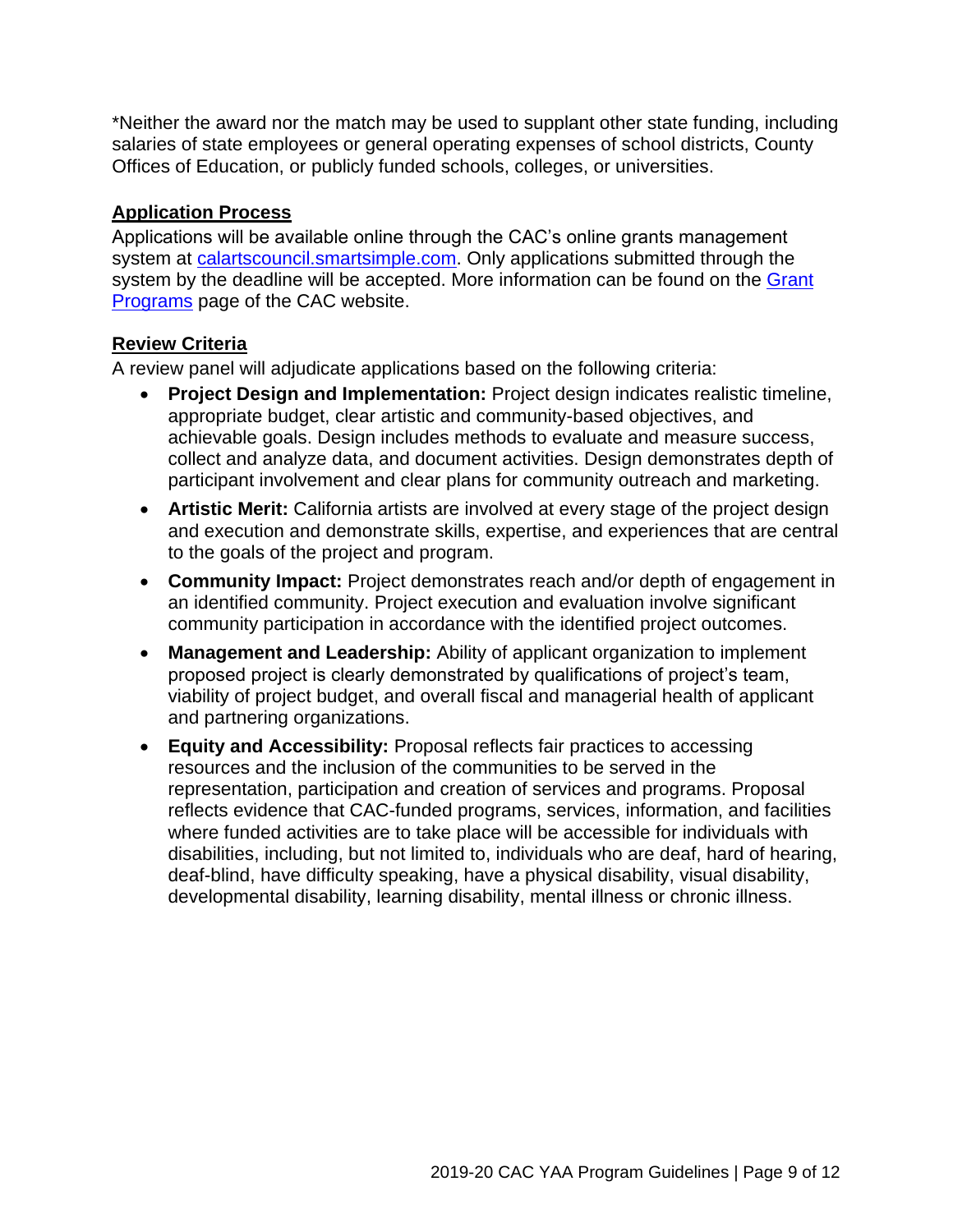# **Panel Adjudication and Ranking Scale**

An application will be deemed ineligible by CAC staff if it is incomplete at the time of submission, or does not meet eligibility criteria or project requirements.

Panelists review applications and work samples using the 6-point ranking scale below.

| 6                       | <b>Exemplary</b> | Fully achieves the purpose of the program<br>Meets all of the review criteria and project requirements<br>to the highest degree                                                        |
|-------------------------|------------------|----------------------------------------------------------------------------------------------------------------------------------------------------------------------------------------|
| 5                       | <b>Strong</b>    | Strongly achieves the purpose of the program<br>Meets all of the review criteria and project requirements<br>to a significant degree                                                   |
| $\overline{\mathbf{4}}$ | Good             | Sufficiently achieves the purpose of the program<br>Meets all of the review criteria and project requirements<br>to some degree                                                        |
| 3                       | Fair             | Moderately achieves the purpose of the program<br>Meets <b>most</b> of the review criteria and project<br>requirements                                                                 |
| $\mathbf{2}$            | <b>Marginal</b>  | Minimally achieves the purpose of the program<br>Meets some of the review criteria and project<br>requirements                                                                         |
|                         | Weak             | Does not achieve the purpose of the program; proposals<br>that are not appropriate for this grant category<br><b>Inadequately</b> meets the review criteria or project<br>requirements |

**Rank Title Rank Description**

## **California Arts Council Decision-making**

The final authority for grant awards is the appointed Council. After receiving and reviewing the panel ranks, the Council will vote on final funding awards at a public meeting. Awards may differ from requested amounts based on rank.

# <span id="page-9-0"></span>**Timeline**

| November 8, 2019 11:59 PM    | <b>Application deadline (online)</b> |
|------------------------------|--------------------------------------|
| <b>March 2020</b>            | <b>Funding decisions</b>             |
| <b>March 2020</b>            | <b>Funding notifications</b>         |
| July 1, 2020 – June 30, 2021 | <b>Grant Activity Period</b>         |
| July 31, 2021                | <b>Final Report deadline</b>         |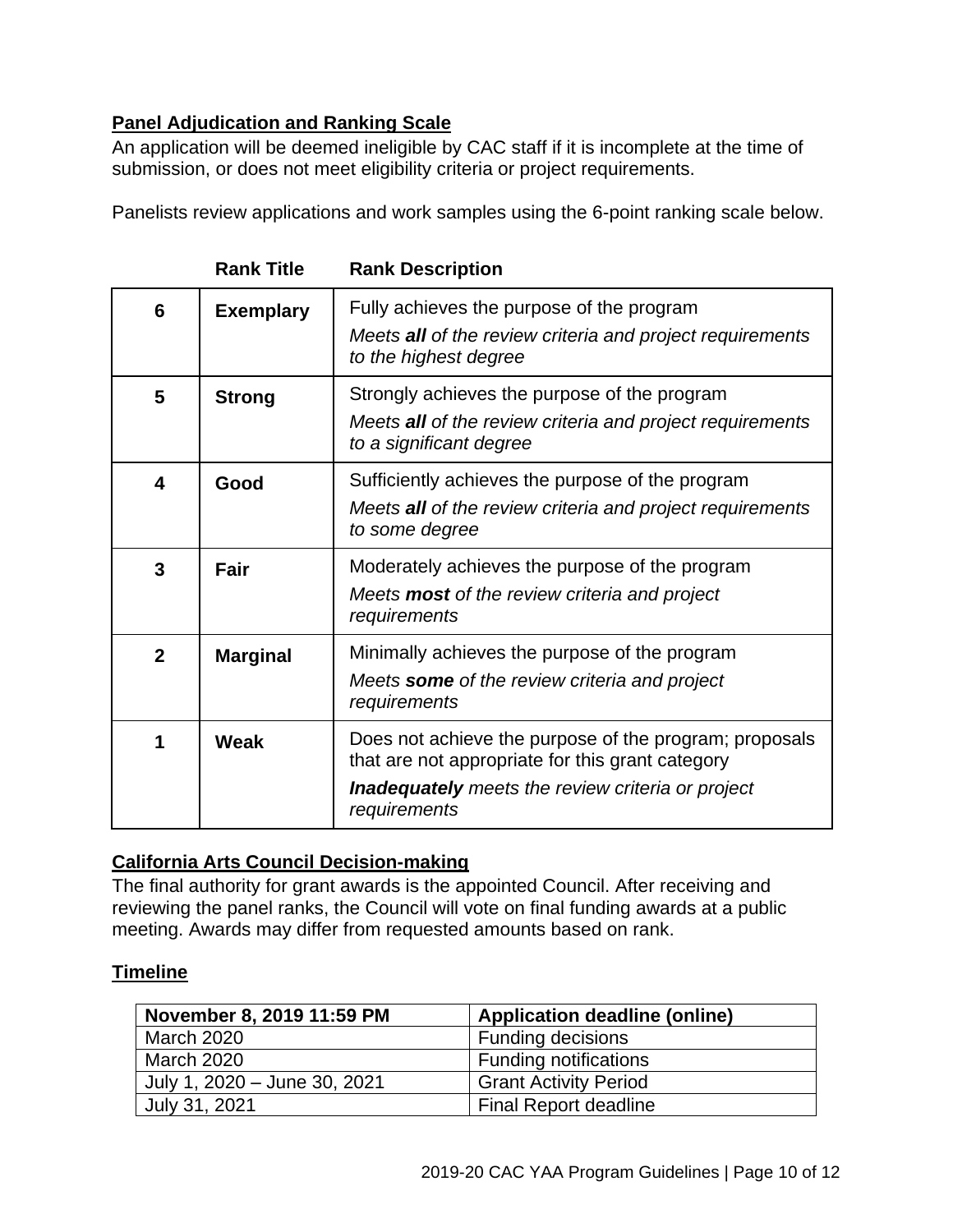# **Grantee Requirements**

Grantees must comply with all requirements as stipulated in the grant agreement, including, but not limited to the following:

- Grantees are required to carry out activities consistent with the original proposal summary statement and the intent of the application as approved for funding, including in instances where the grant award may be less that the original request amount.
- Changes to funded activities must be proposed in advance and would require prior written approval from CAC staff. Requests for changes are considered on a case-by-case basis; approval is not guaranteed.
- To better inform our elected representatives as to the value of the arts and the use of state funds, grantees are required to include—with the approved grant agreement—copies of signed letters sent to the Governor and state Senate and Assembly representatives thanking them for the grant.
- Use the CAC logo on all printed, electronic materials and websites (programs, catalogs, postcards, posters, newsletters, leaflets, publications, etc.) that specifically reference this grant.
- Credit the CAC on all printed and electronic materials: *"This activity is funded in part by the California Arts Council, a state agency."*
- Provide a report summarizing grant-funded activities and accomplishments at the end of the Grant Activity Period.

# **California Model Agreement (AB20) and Indirect Costs**

In order to comply with AB20 requirements, University of California and California State University grantees are required to secure an indirect cost waiver from The Regents of the University of California or The Trustees of the California State University.

### **Appeal Process**

Appeals to CAC funding decisions must be submitted on an official Appeal Form, available from the CAC, and postmarked within 45 days of the decision. Appeals are granted only on the following grounds:

1. Panel's assessment was based on a misstatement of factual information as contained in the application such that it negatively influenced the panel's recommendation; and/or

2. Incorrect processing of the required application material such that it negatively influenced the panel's assessment of the applicant's request for funding.

<span id="page-10-0"></span>**Note:** Dissatisfaction with award denial or with award amount is not grounds for appeal.